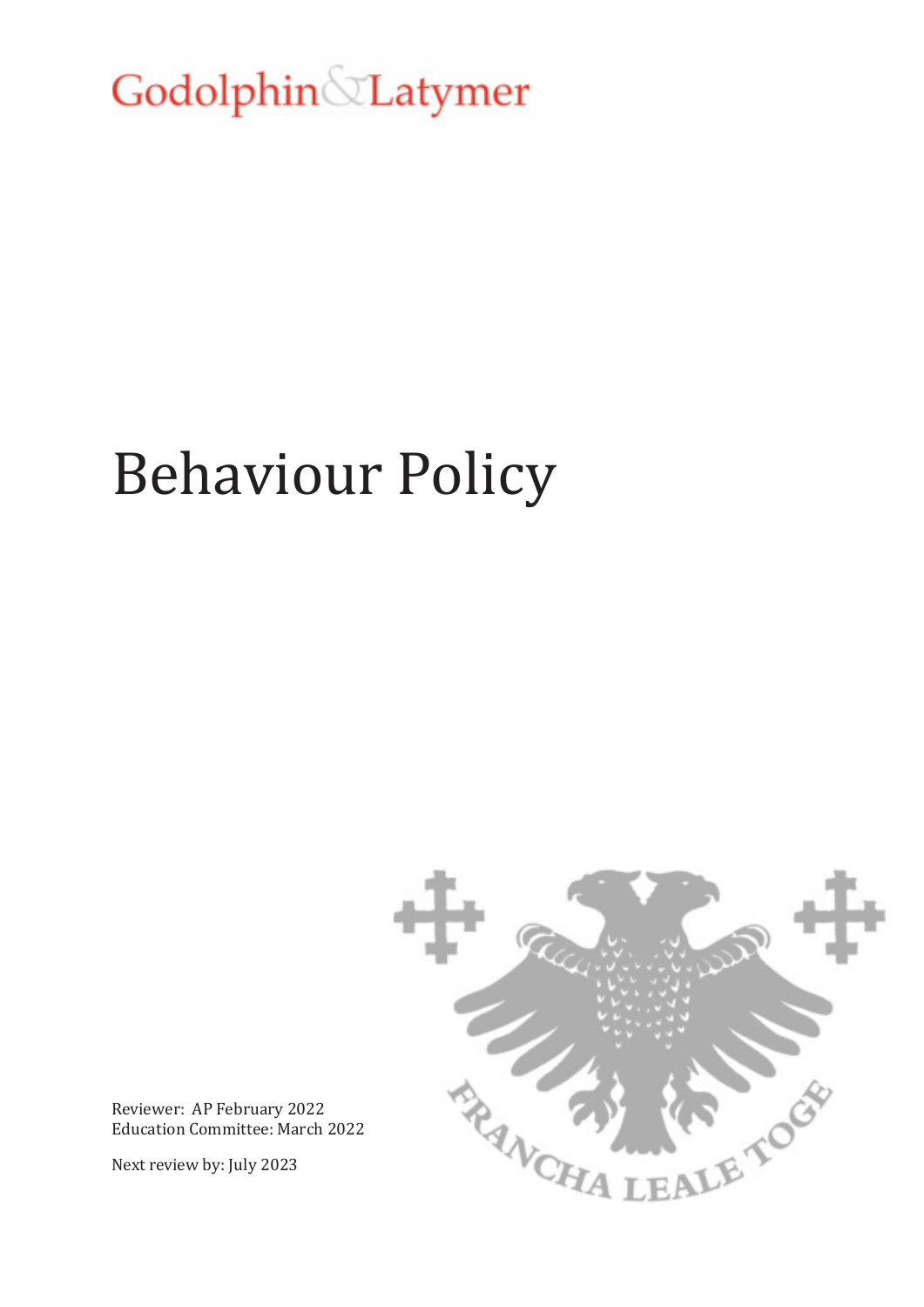**This Policy is available to current and prospective parents on the school website or as a paper copy on request.**

### **1. Introduction**

- 1.1. Effective education can only take place in a setting where pupils attend school regularly, are motivated to learn and behave well. The school plays a critical role in this process through its curriculum, pastoral and behaviour policies, which have a significant impact on the learning and personal development of all pupils. We believe in equal opportunities for all. The emphasis is upon the promotion of good behaviour, showing respect and consideration for others in all aspects of school life and the development of shared routines in teaching and learning. Positive feedback and consistent use of the rewards and sanctions system is a key element here.
- 1.2. Structures are in place for the school community to be rigorous, reflective and constructive if standards of behaviour should fall short and all staff should confront inappropriate behaviour, whenever and wherever it appears. In many cases, knowledge of the individual pupil, and the various circumstances surrounding an incident mean that professional judgement is better than a strictly formulaic approach. Nevertheless, staff aim to be consistent in their approach to the rules. The high standards of behaviour that exist within the school are as a result of teachers handling the individuals in their care sensitively and fairly, and collectively seeking solutions by adopting common strategies.

#### **2. Scope**

- 2.1. This policy and the School's Code of Conduct applies to the behaviour of pupils when they are:
	- at school:
	- taking part in any activity organised by the School or related to the School;
	- travelling to or from school;
	- wearing school uniform; or
	- in some other way identifiable as a pupil of the school.
- 2.2. This policy may also apply to pupil's behaviour at other times if it affects the orderly running of the School or the welfare of a member of the school community, or where the reputation of the School may be negatively impacted as a result of the pupil's behaviour.
- 2.3. This policy should be read alongside the School's Anti-Bullying Policy in particular.

#### **3. Creating a constructive learning environment**

- 3.1. Aspects of positive learning behaviour encouraged at all times include:
	- Attentiveness and intellectual curiosity.
	- Good organisation.
	- Effective communication.
	- Respectful behaviour towards staff and pupils.
	- Seeking help when necessary.
	- Appropriate interruption.
	- Working efficiently in a group.
	- Consideration for others' physical space.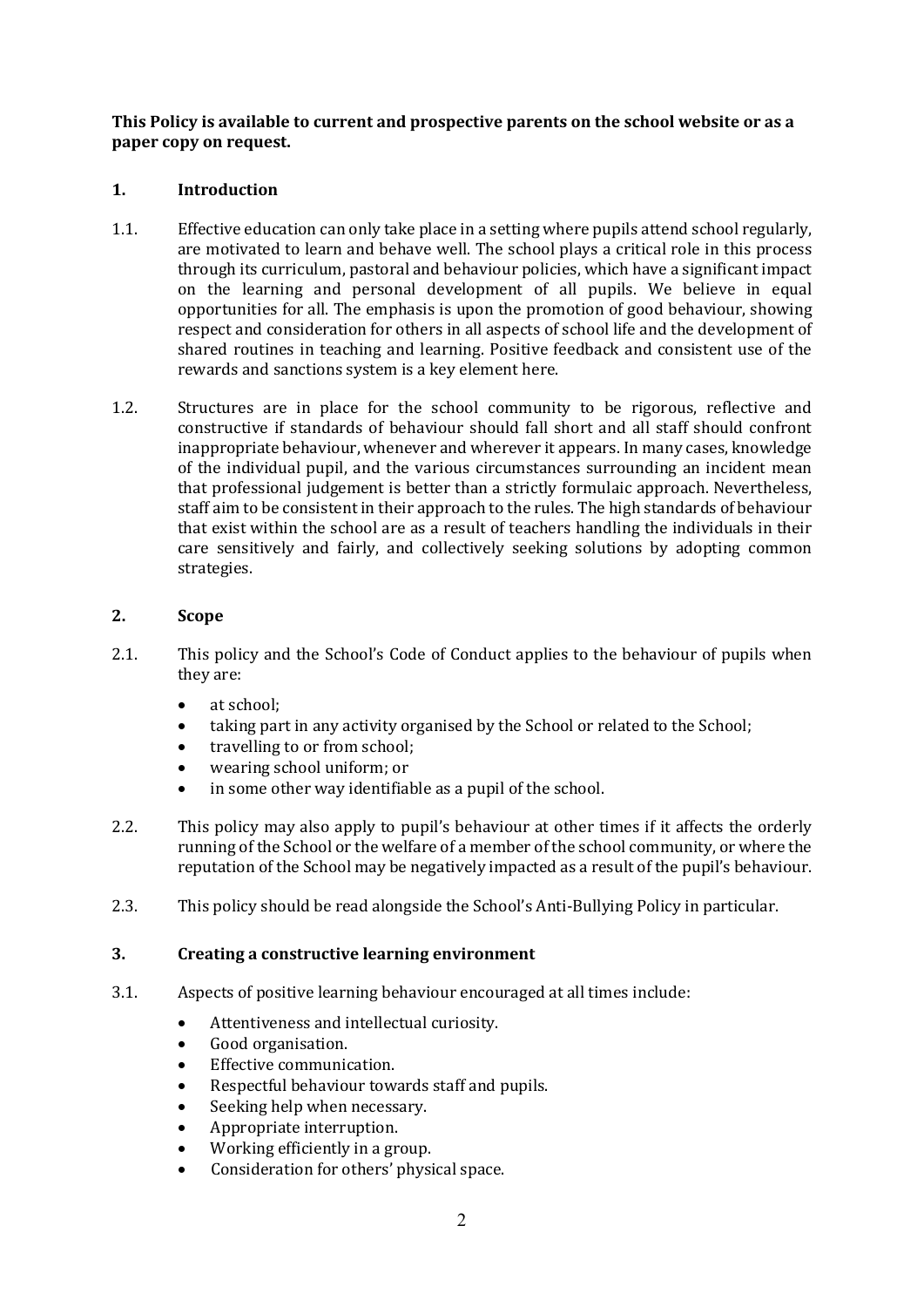- Respect for property.
- 3.2. School Council devised a statement about the behaviours that embody our core values which is: Respectful; Courageous; Remarkable. This message is used as a positive reminder about our values as a community.

### **4. Emotional and behavioural development**

- 4.1. We take a positive approach to pupils' emotional and behavioural development. A pupil with well-developed emotional behaviour:
	- Has empathy.
	- Is socially aware.
	- Is happy.
	- Is confident.
	- Is emotionally stable and shows good self-control.
- 4.2. We recognise that some pupils will go through periods in school when they will need particular support or encouragement; the majority of these difficulties will be short lived and will respond to normal in-house procedures. Some pupils may also need specialist support to help deal with emotional and/or relationship difficulties and/or dissatisfaction which may lead to disruptive behaviour. When disruptive behaviour occurs, appropriate sanctions are used alongside support from form tutors. Heads of Year and Heads of Section may also be involved and contact with parents may be necessary.
- 4.3. At points of transition, for example into Y7 and from one section of the school to another, the pastoral teams work hard to ensure that there is continuity of support for individuals and that pupils can settle quickly into new form groups.

#### **5. Code of Conduct**

- 5.1. The Code of Conduct sets out the School's rules and expectations for behaviour (see Appendix 1). School rules are kept to a minimum and the Code of Conduct is not intended to be comprehensive. Pupils are expected to behave courteously, considerately and with common sense at all times and particularly in their interactions with others, whether face to face or online. Everyone has a right to feel secure and to be treated with respect; harassment and bullying in any form will not be tolerated.
- 5.2. The School's expectations are further explained to pupils via the 'Guidance for Behaviour' documents, which reflect the Code of Conduct but vary slightly according to whether the pupil is in the Lower School, Middle School or Sixth Form. The relevant Guidance for Behaviour is reviewed with pupils by form tutors at the start of the year and at other times where appropriate.

#### **6. Celebrating Achievement (Rewards)**

- 6.1. Good work and behaviour in classrooms and around the school will be rewarded with praise (verbal and written) and encouragement.
- 6.2. The Reward Report aims to reward girls who are notably respectful, courageous or remarkable in their behaviour or in their academic work (either in small but significant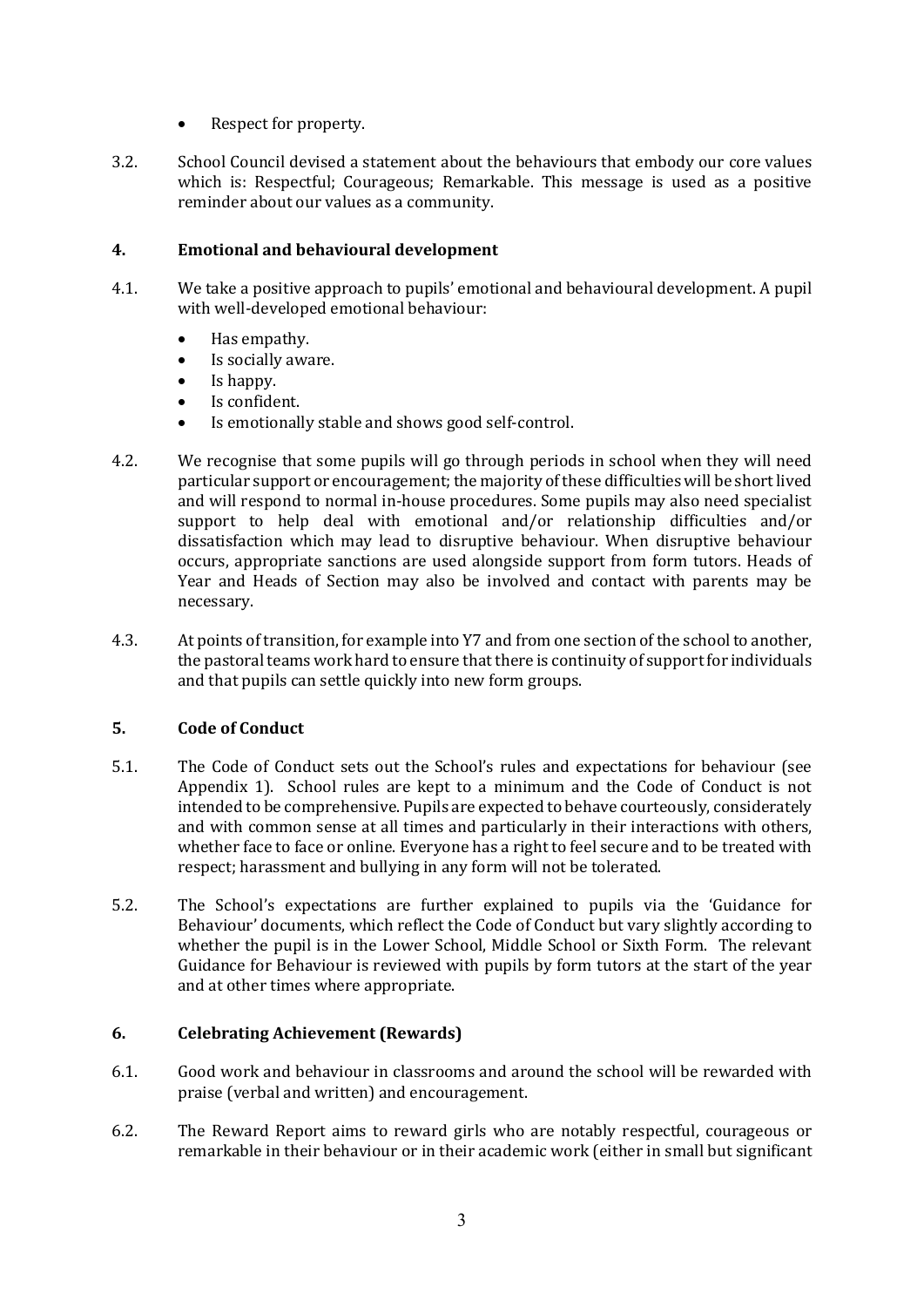ways or in striking examples). Earning three Reward Reports in a half-term will result in a Reward Report Commendation.

- 6.3. The Commended Contribution to School Life is an award for outstanding individual achievement or leadership outside of the academic sphere.
- 6.4. The Head of Section award for the Lower and Middle School is used to reward effort, perseverance, contributions to the school community and pleasing personal progress in different areas of school life.
- 6.5. See Appendix 2 to this policy for a more detailed explanation of the rewards system.

#### **7. Sanctions and Monitoring of Pupils**

- 7.1. There are a range of sanctions for breach of the rules, from a notification of Conduct Concern to suspension, depending on the severity of the offence. Any disciplinary situation should be dealt with objectively, fairly and in a way which is appropriate to the pupil's age and personal circumstances. In all cases, a discourteous response, a failure to take responsibility for actions that are found to be in breach of the rules or persistent breaches may result in more serious sanctions being applied.
- 7.2. The emphasis is upon close monitoring of individual pupils so that, as far as possible, offences are not repeated and there should be no need to apply more serious sanctions. If necessary, a pupil will be assigned a teacher mentor with whom they will meet on a regular basis to discuss their progress.
- 7.3. See Appendix 3 to this policy for a more detailed explanation of sanctions.

#### **8. Liaison with parents**

- 8.1. Parents are notified via the Parent Portal when their child receives: a Commended Contribution to School Life; a Head of Section Award; a Reward Report; a notification of Conduct Concern or an after school detention.
- 8.2. The School aims to work closely with parents in managing pupil's behaviour. Parents will almost always be contacted where a pattern begins to emerge or in the case of more serious offences. (See Appendix 3 to this policy.)

#### **9. Equality**

- 9.1. The School believes in equal opportunities for all (see the School's Equal Opportunities Policy) and will make reasonable adjustments for managing behaviour which is related to a pupil's special educational need or disability including those that may be related to mental health difficulties.
- 9.2. All bullying is unacceptable but any bullying or harassment on the basis of protected characteristics (e.g. sexist, racist, homophobic or transphobic) will be taken particularly seriously (see also the Anti-Bullying Policy).

#### **10. Safeguarding**

10.1. The School will consider whether a pupil's behaviour gives cause to suspect that the pupil or another child is suffering, or is likely to suffer, significant harm and/or whether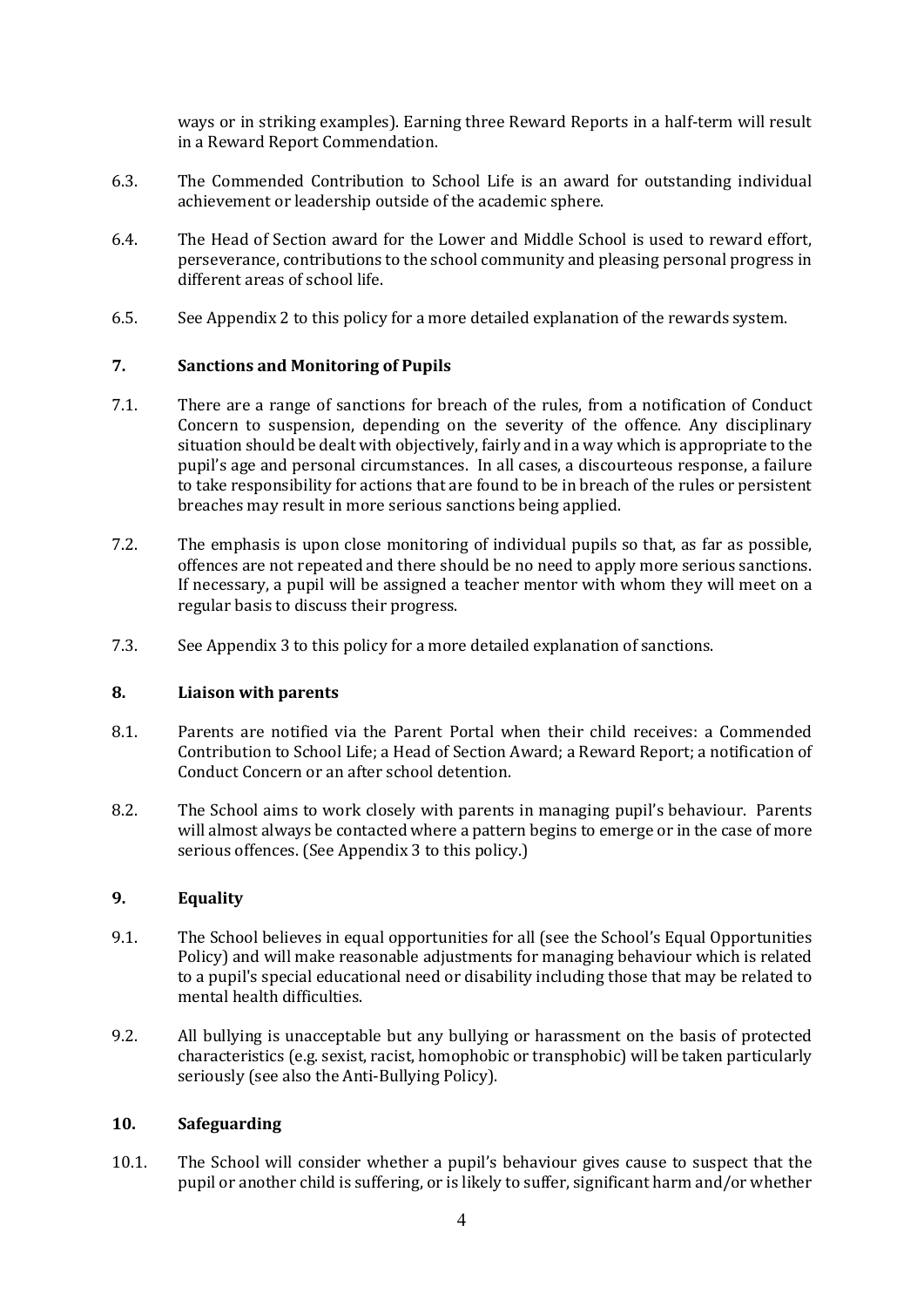the behaviour amounts to peer on peer abuse. The School will also consider whether continuing disruptive behaviour might be the result of unmet educational or other needs, and therefore whether a multi-agency approach is appropriate. In either instance, the procedures set out in the School's Safeguarding (Child Protection) Policy should be followed.

#### **11. Searching and Confiscation**

- 11.1. Any member of staff may search a pupil for any item if the pupil agrees. The pupil may be asked to turn out her pockets, bag or locker and if she refuses, disciplinary action may be taken in accordance with this policy.
- 11.2. The Head, and staff authorised by the Head, may search a pupil or a pupil's possessions without their consent, where they have reasonable grounds for suspecting that a pupil has any of the following in their possession: knives; weapons; alcohol; illegal drugs; stolen items; tobacco and cigarette papers; fireworks; pornographic or offensive images; an item that has been, or is likely to be, used to commit an offence or to cause personal injury to, or damage to the property of, any person (including the pupil); or any item banned by the School Rules including electronic devices (see the Code of Conduct in Appendix 1), e-cigarettes and vaping kits.
- 11.3. A member of staff may confiscate, retain or dispose of a pupil's property as a disciplinary penalty where it is reasonable to do so. Confiscation of an item may take place following a lawful search, as set out above, or however the item is found, if the member of staff considers it harmful or detrimental to school discipline.
- 11.4. Staff are legally entitled to confiscate or examine phones or other electronic devices if they have good reason to suspect that the device may be used to cause harm or be detrimental to school discipline. The Education Act 2011 gives schools the power to search electronic devices and to delete data where appropriate, or to hand devices or data to the police.
- 11.5. Procedures in relation to searching and confiscation must be reasonable and in line with the School's policy on the searching and confiscation of banned items.

#### **12. Use of Force**

- 12.1. The use of corporal punishment is strictly prohibited as specified under Section 131 of the Schools Standards and Framework Act 1998.
- 12.2. While it is never acceptable to use force as a punishment, members of staff may use reasonable force to prevent a pupil from: committing a criminal offence; injuring themselves or others; damaging property; or acting in a way that is counter to the maintenance of good order and discipline at the School.

#### **13. Record Keeping**

- 13.1. Commendations, notifications of Conduct Concerns, lunch time and Friday Detentions are all stored in the pupil's Reward and Conduct, and discipline records on iSAMS.
- 13.2. Extended discussion with the pupil and any discussion with their parents are summarised on a Communications Record which is kept in the pupil's personal file.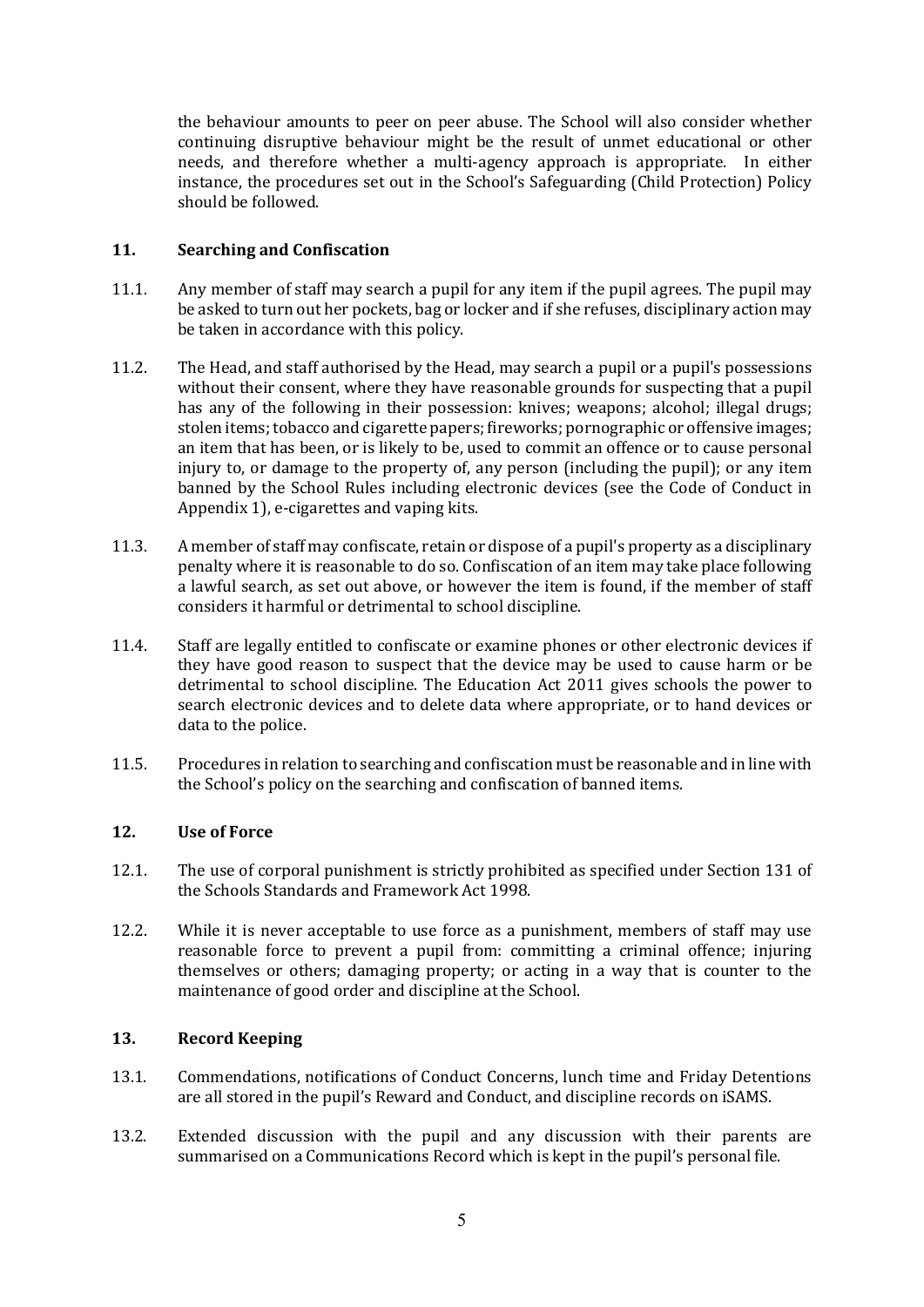- 13.3. Instances of bullying are recorded in the school bullying file by the Senior Deputy Head (Pastoral).
- 13.4. Instances of serious misconduct and the sanctions applied are recorded in a file kept by the Senior Deputy Head (Pastoral).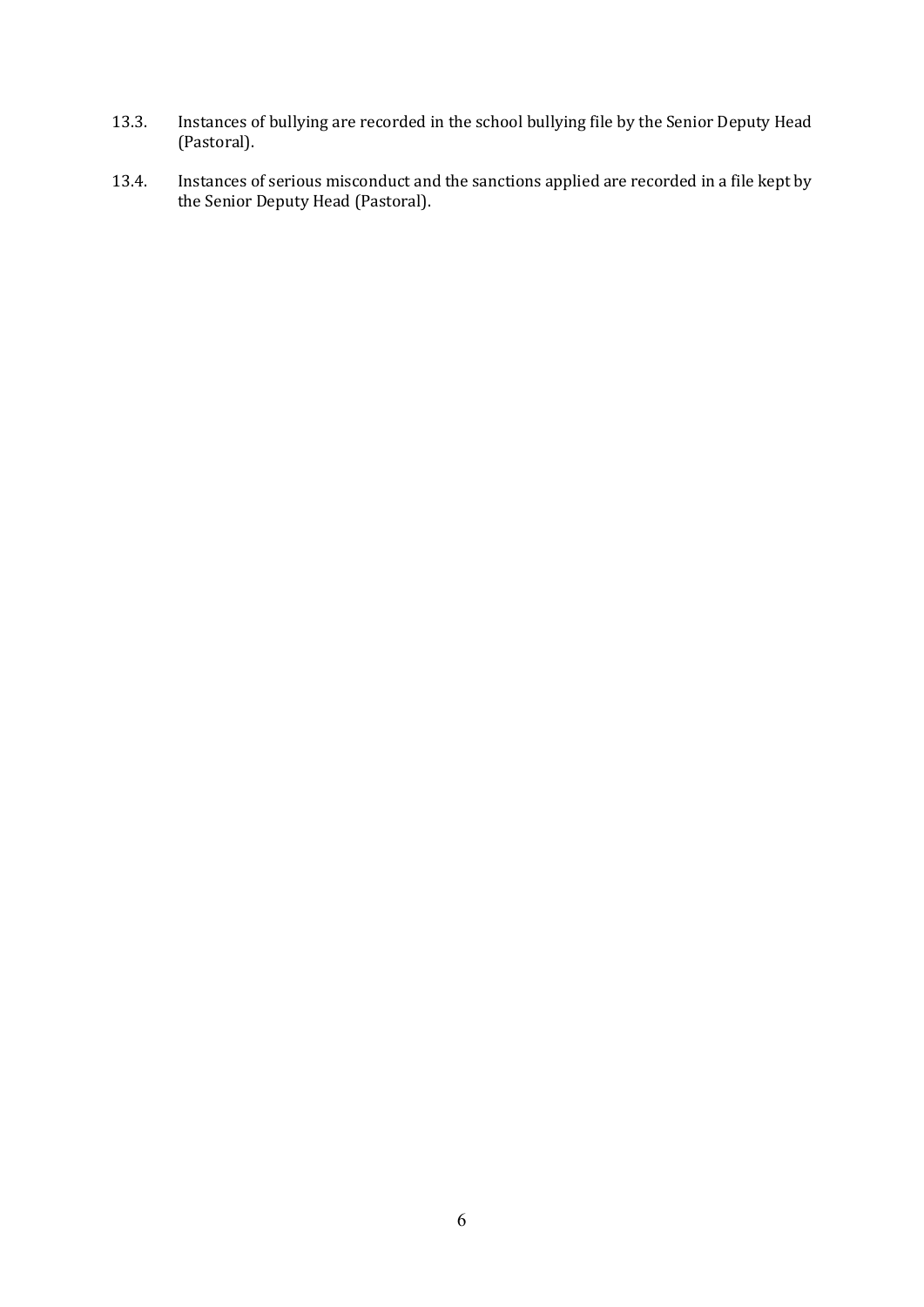# **Appendix 1: Code of Conduct**

This Code of Conduct sets out the School's rules and expectations for behaviour. These are kept to a minimum and are not intended to be comprehensive.

#### **Scope**

The Code of Conduct applies to the behaviour of pupils when they are: at school; taking part in any activity organised by the School or related to the School; travelling to or from school; wearing school uniform; or in some other way identifiable as a pupil of the school. It may also apply to pupil's behaviour at other times if the behaviour affects the orderly running of the School or the welfare of a member of the school community, or where the reputation of the School may be negatively impacted as a result of the pupil's behaviour.

#### **Core Values**

The School Council devised a statement of the behaviours that embody our core values which is:

## **Respectful***;* **Courageous; Remarkable**

#### **School Rules**

*Expectations*: Breach of the following is likely to result in a conduct concern or detention. Repeated incidents, or more serious breaches, may involve the application of more serious sanctions.

- *General*: All pupils are expected to be respectful and mindful of others within school at all times and to make the most of all the opportunities available to them. As part of a wider community, they should also behave with courtesy to members of the public particularly when travelling to or from, or otherwise representing, the School.
- *Attendance*: Pupils should be in school by 8.25 am and in their form rooms by 8.30am. Persistent lateness will result in a 'late report' i.e. reporting to the form tutor or Head of Year before 8.20am. Pupils below the Sixth Form must not leave the premises without permission.
- *Lessons and Homework*: All pupils must have the right books and equipment to participate fully in class and must hand work in on time. Persistent failure to be ready to learn in class or to meet homework deadlines, without an acceptable reason, may result in a detention.
- *Uniform*: Pupils from year 7 to the first term of year 11 inclusive are expected to wear the correct uniform as set out in pupils' diaries and on the parent portal. Older pupils, and all pupils on 'mufti' days, must dress appropriately for the working day in school and may be asked to dress more formally for a specific occasion.
- *Appearance*: Hairstyles should be appropriate for school; pupils should not dye their hair so that it looks unnatural, nor wear coloured hair extensions. Pupils below the Sixth Form should not wear make-up to school and no pupils should wear nail varnish at any time. Jewellery may not be worn other than watches, discreet pendants and small sleeper earrings or plain studs (maximum of two per ear). No other piercings or tattoos are permitted.
- *Mobile Phones and electronic devices:* All pupils must adhere to the School's 'Code of Conduct for Pupil's Use of ICT' (see Appendix 4). Pupils aged 11-16 are not allowed to use mobile phones or other personal electronic devices at all during the school day except with permission and under supervision. Sixth Form pupils are allowed to do so in the designated areas for Sixth Form provided they do so considerately. Where phones or other personal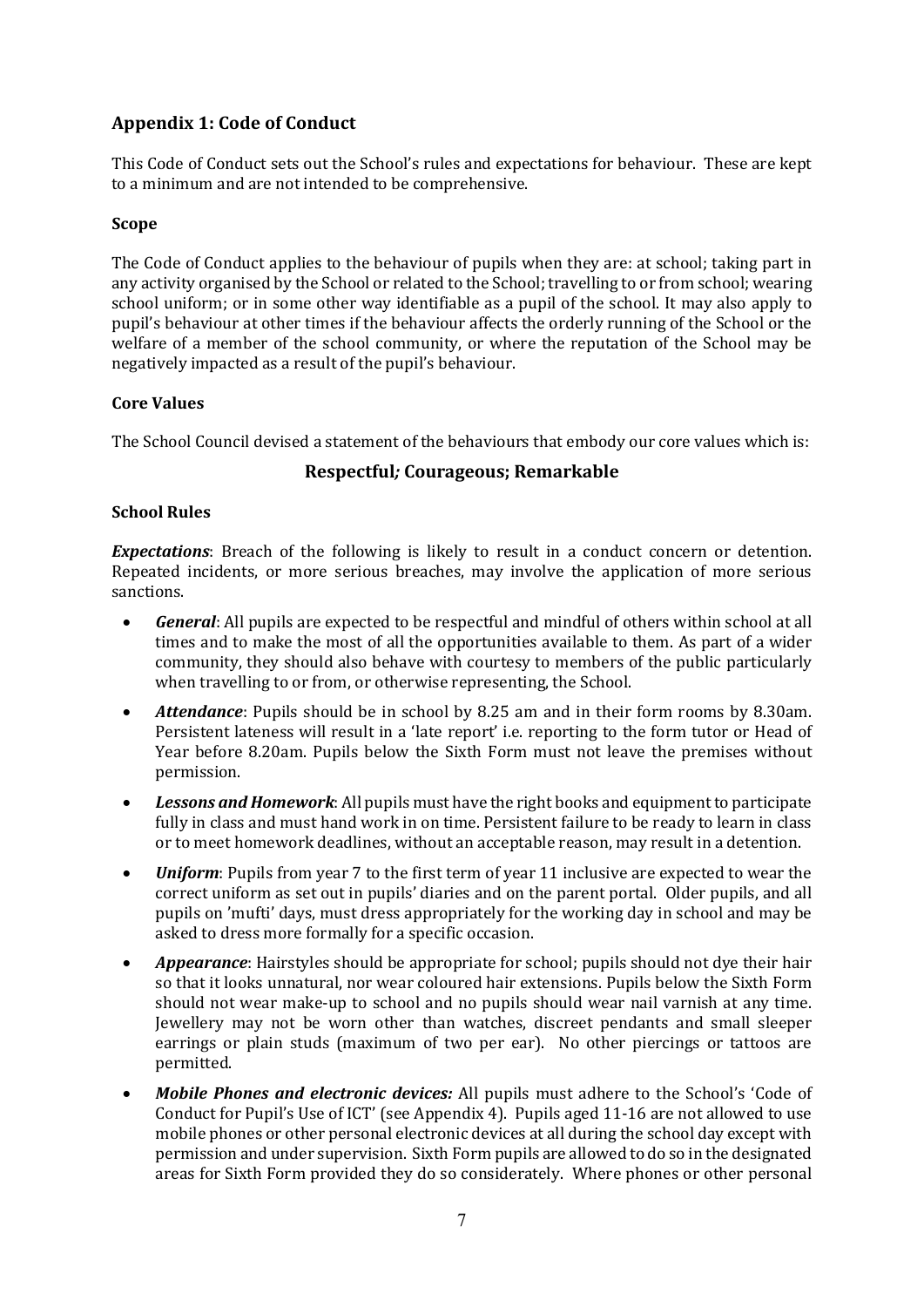devices are misused, the device will be confiscated by a member of staff and a notification of Conduct Concern issued.

• *School environment:* Pupils must respect their environment and must not access any areas of the school that are designated 'out of bounds'. Chewing gum is not permitted anywhere in school.

*Serious issues*: The following are examples of unacceptable behaviour that is likely to result in immediate suspension and consideration under the School's Expulsion, Removal and Review Policy.

- *General:* Any persistent attitudes or behaviour which are inconsistent with the School's ethos, as well as any conduct which affects the welfare of a member or members of the school community or which brings the school into disrepute (single or repeated episodes) on or off school premises may result in suspension or expulsion.
- *Bullying:* Bullying or devaluing behaviour of any kind is completely unacceptable. Severe or persistent bullying or cyber-bullying, or any sexist, racist, homophobic or transphobic bullying, is likely to result in suspension or expulsion.
- *Theft:* Any pupil who is found to have stolen money or belongings is likely to be suspended. Serious or persistent theft may result in expulsion. Failure by a pupil to either hand in to a member of staff, or return to the owner, items which they have found in school and which do not belong to them may also amount to theft.
- *Smoking*: The use, supply or possession of smoking materials (including tobacco, cigarette papers, e-cigarettes or vaping kits) is likely to result in an immediate fixed term suspension. Serious or persistent breach may result in expulsion. The School is an entirely non-smoking site and pupils are also expressly forbidden from smoking or vaping in the surrounding area.
- *Alcohol:* The use, possession, or supply of alcohol, and/or being under the influence of alcohol is likely to result in an immediate fixed term suspension. Serious or persistent breach may result in expulsion.
- *Drugs:* The use or possession of drugs and solvents, or their paraphernalia or substances intended to resemble them, is forbidden and is likely to result in expulsion. The same applies to a pupil found to be supplying, or attempting to supply, drugs or who is found to be under the influence of drugs while at school or in the vicinity of the school. 'Drugs' in this context includes illegal or controlled drugs and other harmful or potentially harmful substances such as aerosols, solvents and new psychoactive substances. It may also include prescription drugs and over the counter medicines if these are held or supplied for purposes of misuse.
- *Other examples* of serious misconduct include: blackmail, physical violence, intimidation and racism; misconduct of a sexual nature; supply or possession of pornography; possession or use of unauthorised firearms or other weapons; malicious allegations against staff or pupils; serious breach of the Code of Conduct for Pupils' Use of ICT; and vandalism (including computer hacking).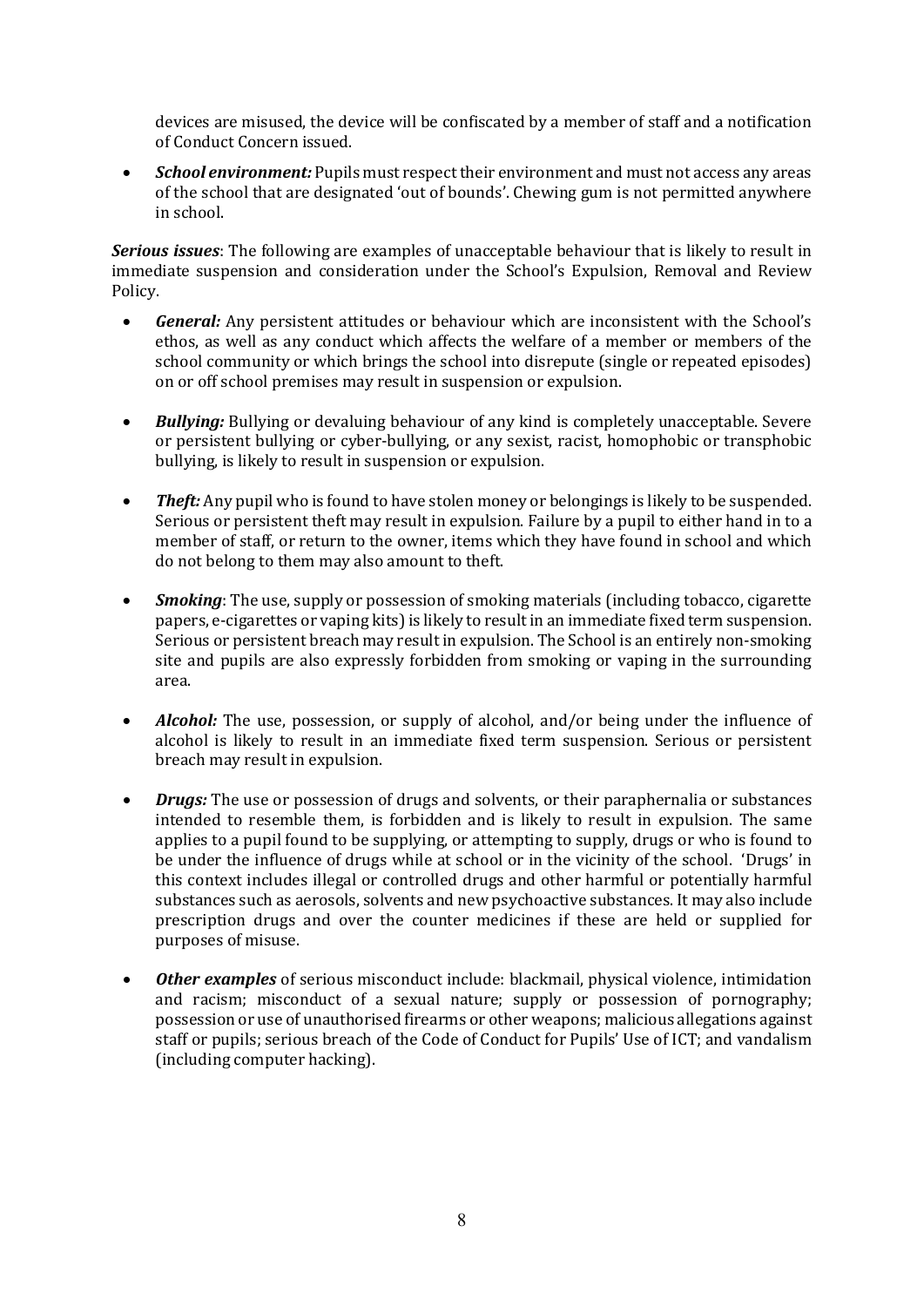## **Appendix 2: Rewards**

### **1. Introduction**

- 1.1. Our rewards system enables teachers and support staff to recognise the good efforts, behaviour and achievements of pupils both informally and formally, as appropriate. In encouraging good citizenship and positive contributions towards the life of the school we seek to develop our pupils' sense of responsibility, self-motivation and self-esteem.
- 1.2. Rewards include:
	- Verbal praise from the teacher.
	- Comment on work.
	- Commended Contributions to School Life to celebrate good citizenship, kindness to others and contributions to the school community.
	- Reward Reports for pupils who display 'respectful, courageous or remarkable' behaviour, as well as impressive standards of academic work.
	- Heads of Section Awards for Lower School and Middle School.
	- Prizes, trophies, colours.
	- Whole school presentations. Public recognition, including displays of work.
	- Recognition of talents through team membership, productions, concerts etc.
	- Being given positions of responsibility within the form e.g. School Council Representative.

#### **2. Commended Contribution to School Life**

- 2.1. This is an individual award recognising exceptional achievement or contribution in areas of school life outside the academic sphere. The award may be given as a result of a one-off event or sustained commitment and excellence in contributing to the life of the school community. Most specifically, the award is designed to mark the significant, positive impact a pupil has had either in leading others or in giving their time / energy / talents to helping others or improving matters for other people.
- 2.2. Examples where the Commendation could be awarded include:
	- **Extra-curricular activities**: consistent punctuality and helpfulness in the organisation of activities; motivating/encouraging others; being considerate and helpful to staff; showing organisation or leadership.
	- **Citizenship**: helpfulness; consideration; positive leading by example.
	- **Leadership**: carrying out a school office or extra-curricular responsibility with exceptional care, commitment and skill (e.g. School Council, Team Captain, School Ambassador, etc.).
	- **Care of others**: demonstration of exceptional support of others in need or showing considerable sensitivity and care in a difficult situation.

#### **3. Reward Reports**

- 3.1. At Godolphin and Latymer, we are very proud of our vibrant, warm and welcoming community. We have worked with School Council to devise a list of three core behaviours which we seek to promote in our daily interactions with each other. These behaviours involve being: **Respectful; Courageous; Remarkable.**
- 3.2. We give Reward Reports to girls who display these behaviours in a notable way, typically in lessons, registration, form times or in the work they produce. These reports are issue via iSAMS and a notification email sent home to parents, to the Head of Section and the Senior Deputy Head (Pastoral). Accumulation of several of these awards may lead to a Reward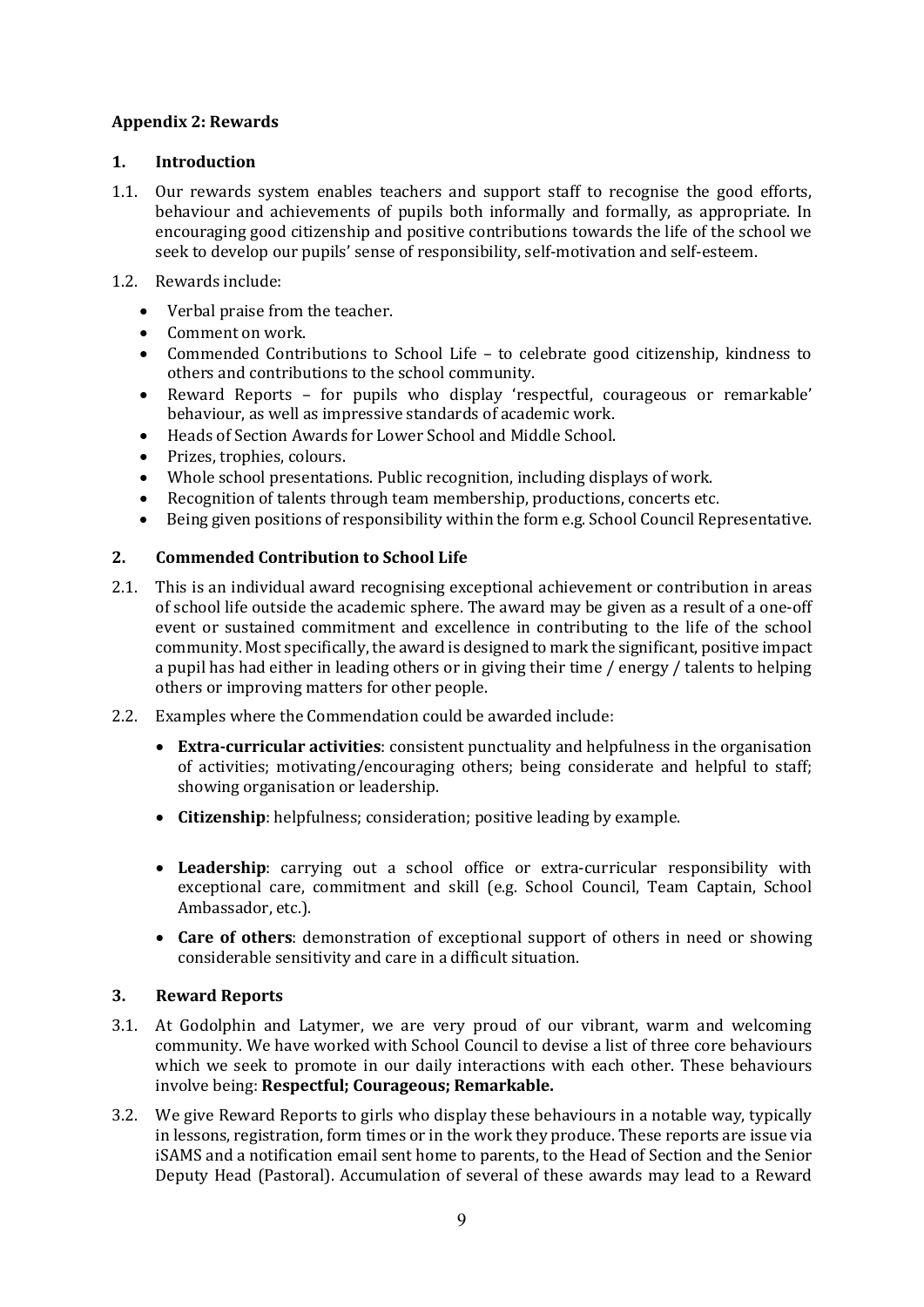Report Commendation being issued. Students will need to earn at least three Reward Reports in a half-term to receive one.

- 3.3. Examples of behaviour which might merit these rewards include, but are not limited to:
	- **Respectful**: Exceptional politeness to a member of staff or student; impressive punctuality; an act of kindness to a member of staff or student; impressive listening skills.
	- **Courageous**: Speaking up for a friend who is in need of help; trying something which takes them out of their comfort zone; impressive perseverance in the face of challenge.
	- **Remarkable**: impressive dedication and commitment to a task in either an academic or pastoral context; superb use of initiative; a compassionate and empathetic approach to managing relationships with others.
- 3.4. Reward Reports are awarded to girls who display these behaviours in small but significant ways as well as for very striking examples of them. They are a part of our emphasis on modelling excellent behaviour and instilling values in our students which will serve them well for life.

#### **4. Heads of Section Awards: Lower and Middle School**

- 4.1. These awards are available to be issued by the Heads of Lower and Middle School, entirely at their discretion, whose judgement is based on their unique overview of the pupils in their section. Examples may include:
	- Significant improvement in work or attitude.
	- Significant achievement over a number of subject areas, e.g. in end of year or practice examinations.

#### **5. Colours**

- 5.1. There are situations where Colours are a more appropriate award for pupils for their contribution to school life in a particular area.
- 5.2. Colours may be awarded by the Director of Music, and the Heads of Drama, PE and Debating, for a pupil's sustained excellent contribution over a period of time within these particular fields. Colours are likely to be awarded less widely than a Commended Contribution to School Life, which may be more appropriate for a one-off achievement, or for sustained commitment which is to be rewarded, but is not of the standard of colours. Colours are divided by section (Lower School, Middle School and Sixth Form), and can only be awarded once during a pupil's time in the section. Colours will be awarded in assembly at the end of an academic year, or at the end of a sporting season. To understand the differences between Colours and a Commended Contribution to School Life, the following illustration is offered:
	- The star sportswoman who plays in all first teams and is the leading goal scorer may receive colours.
	- The squad player who has loyally given of their time over a sustained period, or who has made a significant, one-off achievement, may receive a Commended Contribution to School Life.

However, individual departments would be free to devise their own guidance.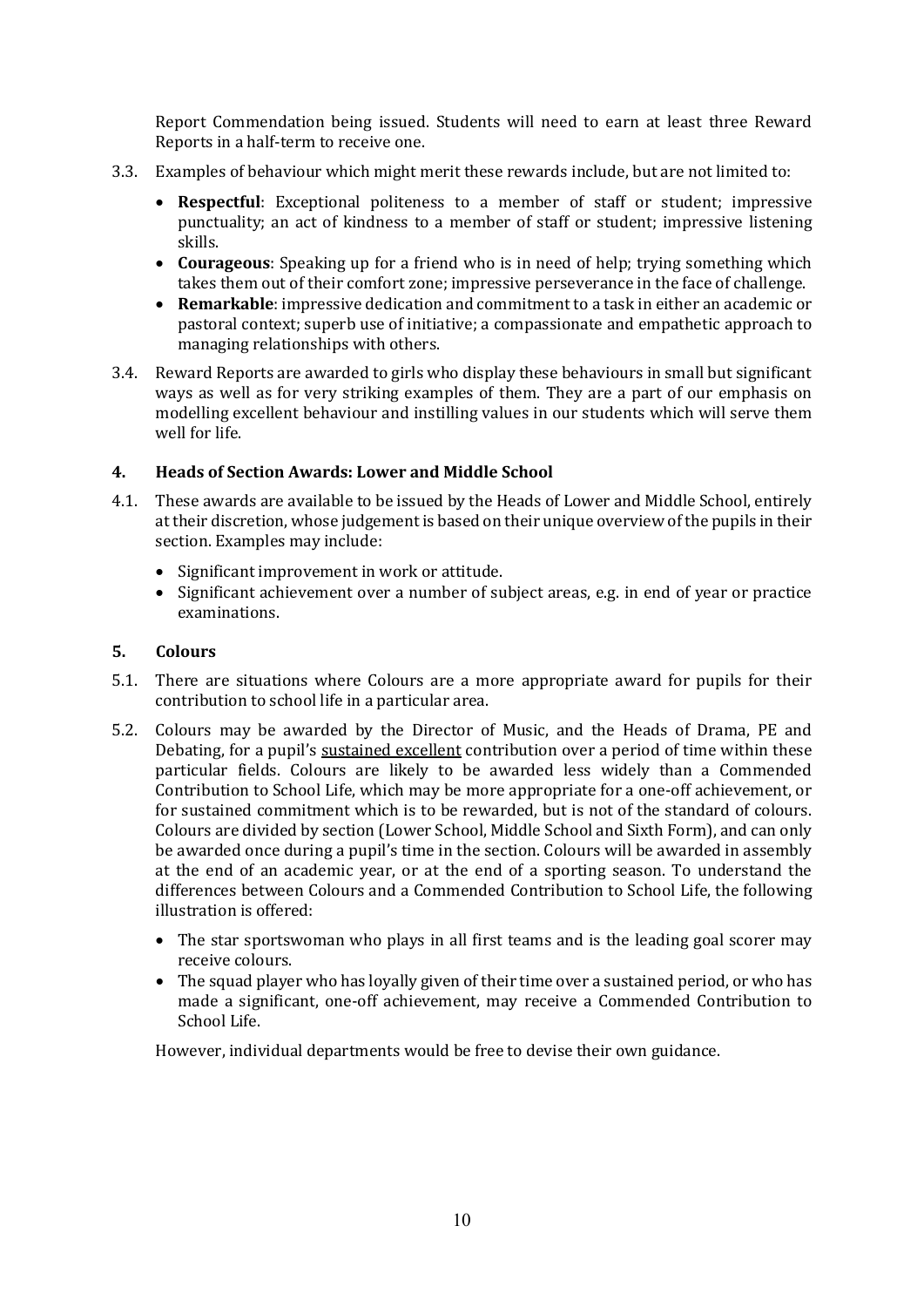## **Appendix 3: Sanctions and Monitoring**

### **1. Conduct Concern**

1.1. A notification of Conduct Concern is issued by a member of staff when a parent and the pastoral team need to be informed about an incident at school. Conduct Concerns are used in a wide variety of contexts to address poor behaviour and the aim of them is to make sure that the pastoral staff and parents are aware that an issue has arisen. An automatic notification is sent via iSAMS and the parent portal. A notification of Conduct Concern does not replace the member of staff directly communicating with the pupil and challenging them if their behaviour is not satisfactory. Conduct Concerns would typically be used to address low level behaviour concerns.

## **2. Lunchtime detentions**

2.1. In addition to the notification of Conduct Concern, the subject teacher, Form Tutor, or teacher on duty may feel that applying a more immediate sanction is appropriate. The lunchtime detention provides a half-way house before a full detention. It should take place on the day following the incident or as soon as possible after that. The only activities which take precedence over a lunchtime detention are timetabled speech and drama lessons or lessons arranged with a peripatetic music teacher. Lunchtime detentions are to be arranged through the iSAMS Detention module.

## **3. Friday Detentions (from 3.15-4.15pm)**

3.1. This sanction may be used for one-off and more serious incidents where behaviour has fallen short of expectations, or where there has been a repeated pattern of low level problems. The teacher should enter the pupil into detention 2 days before the detention to give ample time for acknowledgement. Detentions are entered via iSAMS. A letter is sent from the school office to parents. Pupils are expected to attend even if they have other commitments. The teacher on detention duty is then informed and ready to supervise the pupil.

#### **4. Persistent concerns**

4.1. The pupil may be put on behaviour, effort or organisation report for a period. Should the report prove unsatisfactory, a supplementary interview with the Head of Section or a formal interview with the Senior Deputy Head (Pastoral) or Head may be appropriate and a serious sanction considered.

#### **5. Serious sanctions**

5.1. Serious issues regarding behaviour (see the Code of Conduct) may result in an internal or external suspension and/or may be considered under the School's Expulsion, Removal and Review Policy.

#### **6. Summary - Team-work among staff**

#### 6.1. **Contact:**

- **Form Tutor** as the first point of call when raising, or repeating, concerns about a pupil.
- **Head of Year** for persistent problems or developmental concerns. Usually this approach will be made by the Form Tutor in response to a subject teacher's concerns.
- **Head of Department** for advice where a pupil is not making sufficient academic progress in your subject.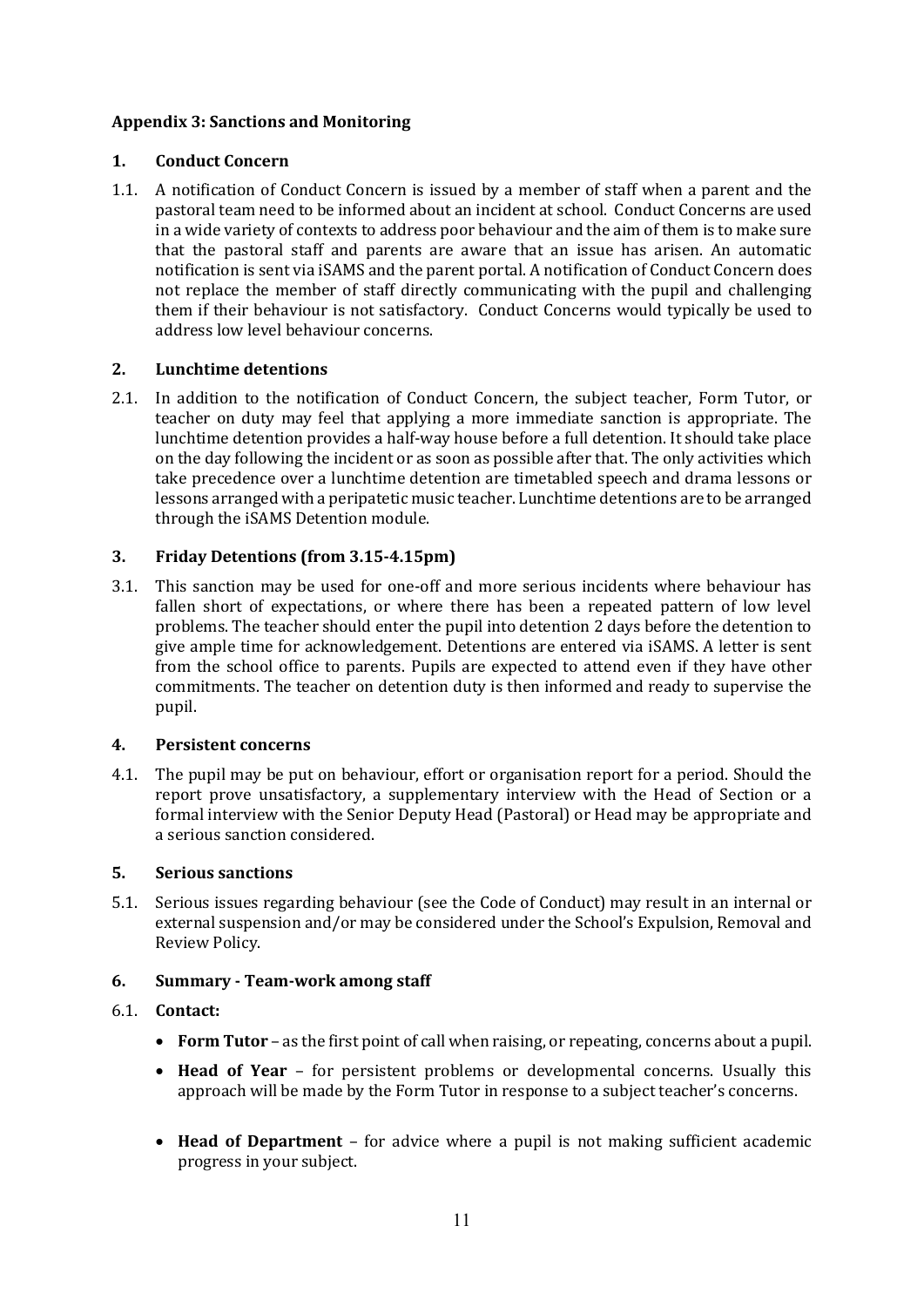- **Head of Section** for serious concerns. Usually, this approach will be made by the Head of Year following discussion with form staff.
- **Senior Deputy Head (Pastoral)** for extremely serious concerns. Usually, this approach will be made by the Head of Section. Where the issue involves academic concerns, the Deputy Head (Academic) will also be involved.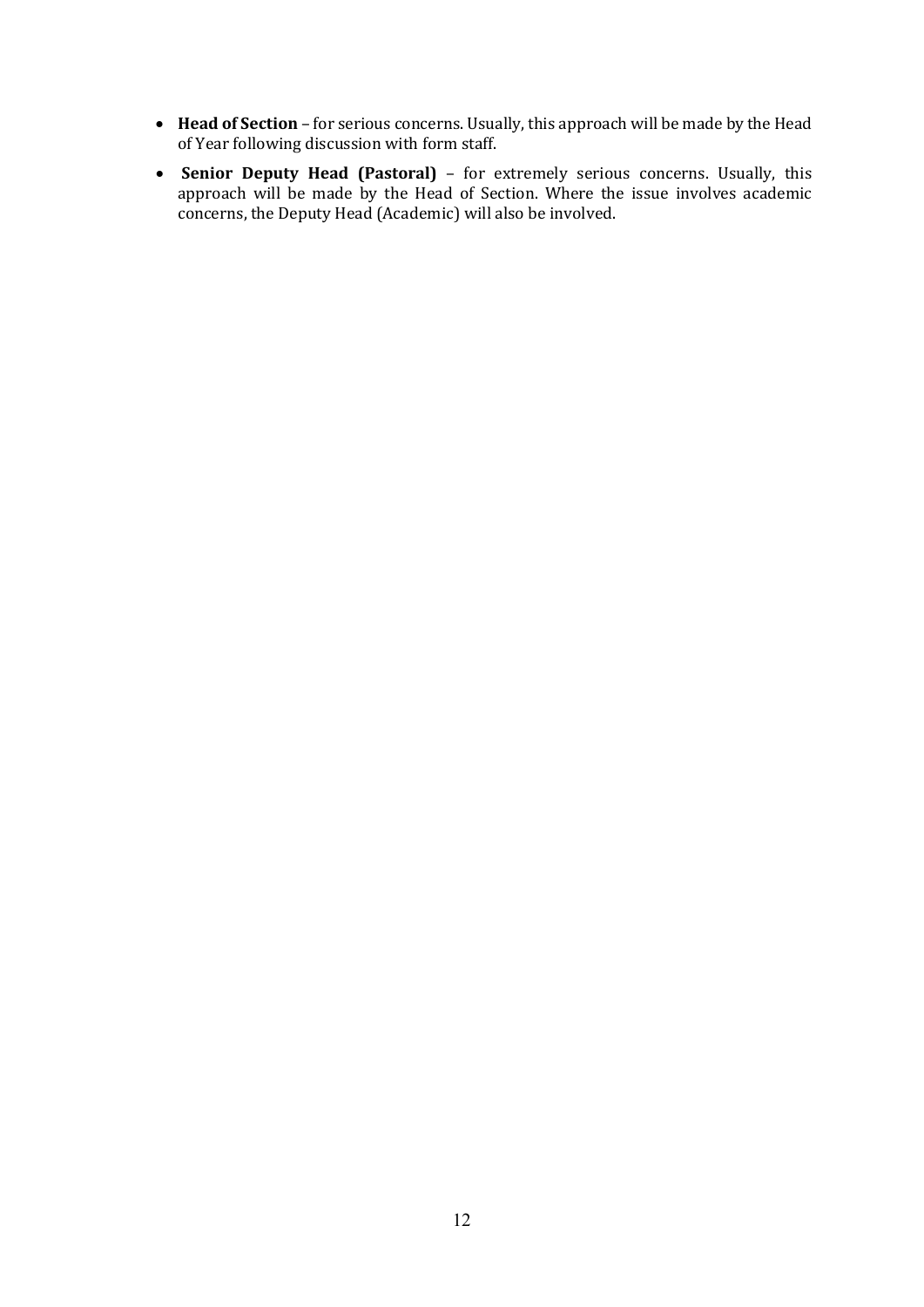# **Appendix 4: Code of Conduct for the Use of ICT**

# **1. Use of School ICT Facilities**

- I will only use the School's ICT facilities, including the internet, email, digital video and mobile technologies, for School purposes and in accordance with School policies.
- I will not attempt to circumvent systems and programmes that the School has put into place for my protection, such as filtering of websites on the School network and restriction of app downloads.
- I will only log onto the School Network or other School systems or resources with my own user name and password.
- I will not share my passwords with anyone else and I understand that the School will never send me an email requesting my password.
- I will not attempt to bypass the School's internet filtering system.

# **2. Use of Personally owned Devices**

- I will not use a personally owned device such as a phone, tablet or laptop in School during the School day without the express permission of a teacher (the  $6<sup>th</sup>$  Form have permission to use personal devices/phones with certain restrictions).
- I will not connect a personally owned device to any of the School's projection facilities.
- If I am given permission to use a personally owned device during the School day, then that use is entirely at my own risk and it is up to me to ensure that the device is not damaged, lost or stolen.
- When in School or when completing school work at home I will only use a personally owned device in accordance with the rules set out in this agreement and the School's Behaviour and Anti-Bullying policies.
- If I have wearable technology in lessons or in public areas around the School, I will activate the 'do not disturb' or 'flight' mode.
- I understand that I must not have any device capable of mobile communication in examinations as this will result in disqualification.
- I understand that any personally owned device I use in School during the school day must access the internet via the school wireless network and that 'hot-spotting' via a mobile phone is strictly prohibited.

# **3. Responsible Behaviour**

- I will make sure that all electronic communications with pupils, teachers or others are responsible, sensible and appropriate.
- I understand that I should never say anything in writing, electronic or otherwise, that I would not be prepared to say to someone's face.
- I will ensure that my online activity, both in school and outside school, will not cause staff, pupils or others distress or bring the School into disrepute.
- If I participate in any video conferencing with other pupils or staff (e.g. via Google Meet) I will ensure that I am dressed appropriately and in a suitable location.
- I will only open a Google Meet when instructed to do so by a teacher using the code provided and will not invite anyone into a Google Meet without permission from a teacher.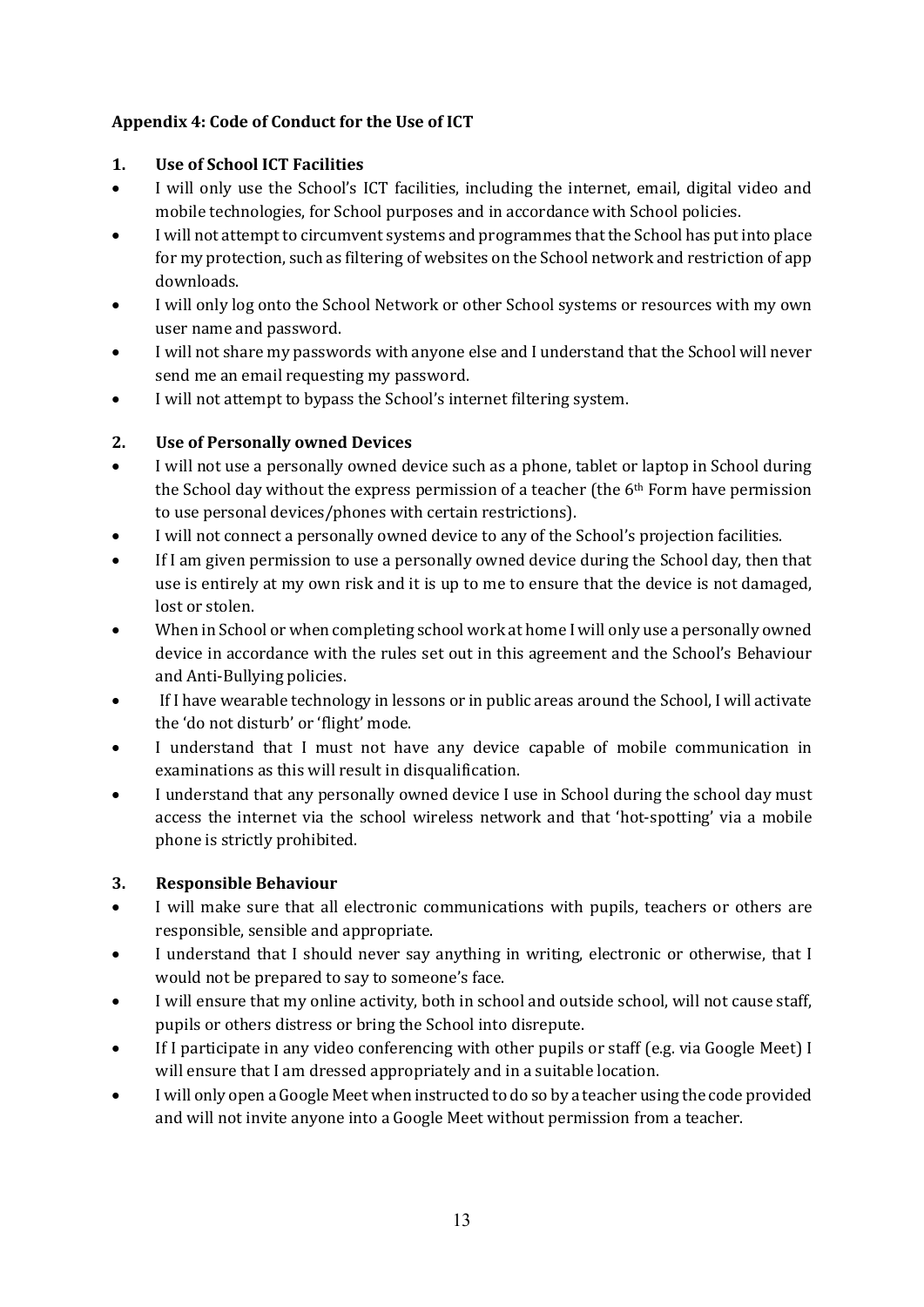- I will not deliberately browse, download, upload or forward material that could be considered hurtful, offensive or illegal. If I accidentally come across any such material I will not share or print it and will instead report it immediately to a member of staff.
- I am aware that I must ask permission before I take images or recordings of other pupils or staff and I must never distribute these by email, text, on the internet or via any social networking site without the express permission of all individuals involved.
- I will not give out any of my personal information online (such as name, phone number or address) nor that of other people.
- I understand that I should not use my school email address to sign up for any website or internet services other than those specifically recommended by my teachers.
- I understand that any information or images online are permanently accessible and may be seen by a future university tutor or employer.
- I understand that I cannot be sure about the identity of a person I have only met online and I will not arrange to meet someone that I have only met online without a parent or guardian present.
- I will respect copyright and understand that submitting work that is not my own, without proper acknowledgment, may invalidate my marks or lead to me being disqualified from exams.
- If anything makes me uncomfortable or worried, I know that I can share this with a teacher or parent/guardian.

# **4. Use of School iPads**

*'iPad' refers to the 'school iPad' issued by the Godolphin and Latymer School. iPads are school property and are insured for damage and loss inside and outside of school.* 

- I will use the iPad for educational and personal organisational purposes only.
- I understand that the iPad is provided for my own use and I must not lend my iPad to anyone else or borrow anyone else's iPad.
- I understand that I may use the iPad during break times in order to complete academic work in the library, the computer rooms or my form room. I may not use it in the Dining Hall or the corridors.
- I understand that in order to maximise the functionality of my iPad, Wi-Fi and Bluetooth must be switched on at all times.
- If I lose or damage my iPad, I will make sure that my parent/guardian reports this to the Finance Office within 7 working days.
- I understand that the iPad must be kept in the case provided by the School at all times and that, outside of school, the iPad must not be left unattended or it will not be insured if it is stolen.
- I will not affix any stickers to the iPad or the case, nor insert other items into the case.
- I will return the iPad to the Godolphin and Latymer School whenever the School requests or when I leave the School.
- I will bring the iPad to school each day fully charged and named clearly. I understand that labels attached to the iPad are the property of the School and must not be removed.
- I will use the iPad only for activities directly related to the lesson with the teacher's permission and I understand that the teacher may be able to view my iPad screen at any time during the lesson.